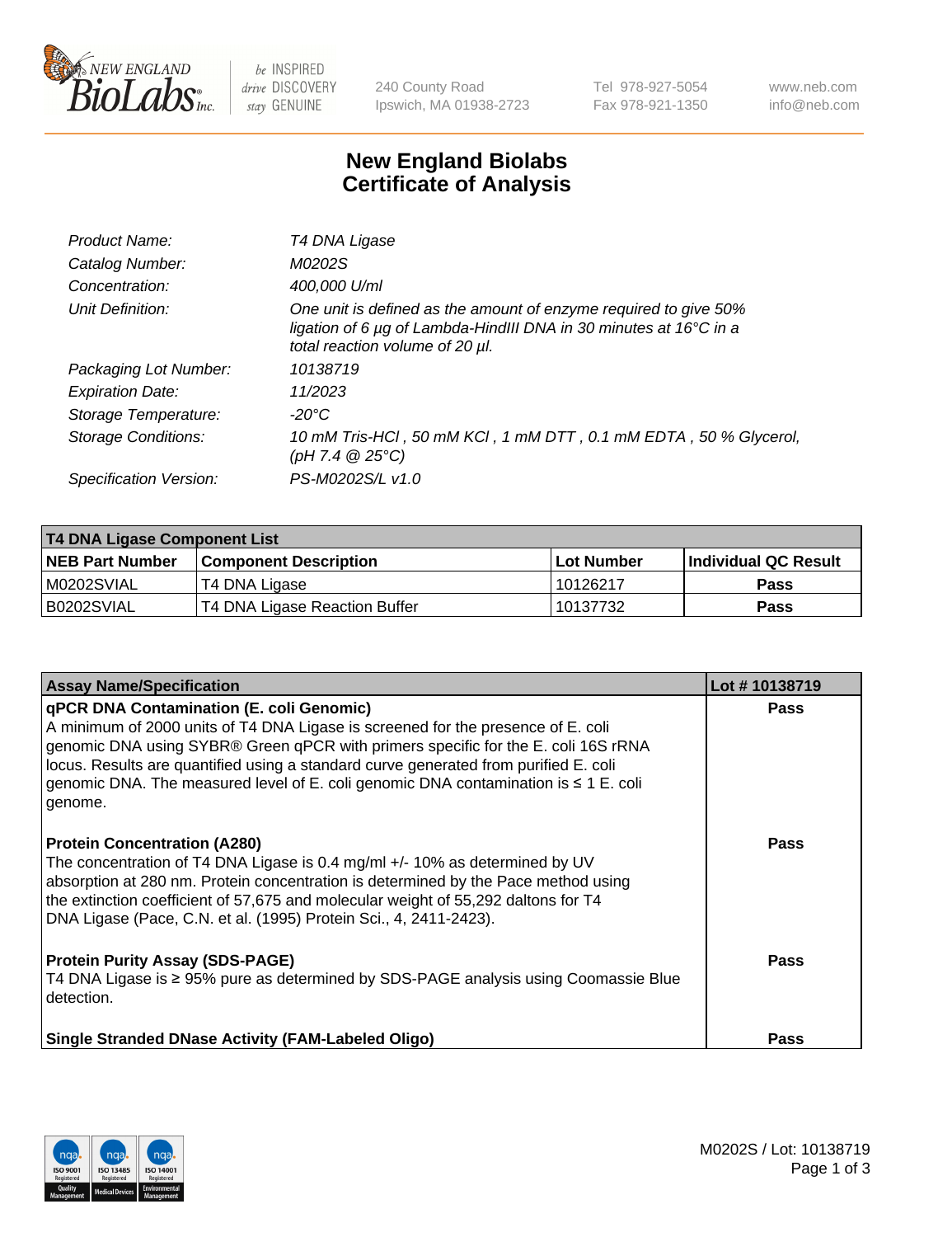

be INSPIRED drive DISCOVERY stay GENUINE

240 County Road Ipswich, MA 01938-2723 Tel 978-927-5054 Fax 978-921-1350

www.neb.com info@neb.com

| <b>Assay Name/Specification</b>                                                                                                                                                                                                                                                                                                                                                                                    | Lot #10138719 |
|--------------------------------------------------------------------------------------------------------------------------------------------------------------------------------------------------------------------------------------------------------------------------------------------------------------------------------------------------------------------------------------------------------------------|---------------|
| A 50 µl reaction in CutSmart® Buffer containing a 20 nM solution of a fluorescent<br>internal labeled oligonucleotide and a minimum of 10,000 units of T4 DNA Ligase<br>incubated for 16 hours at 37°C yields <5% degradation as determined by capillary<br>electrophoresis.                                                                                                                                       |               |
| <b>Ligation and Recutting (Terminal Integrity, Digested DNA)</b><br>A 20 µl reaction in 1X T4 DNA Ligase Reaction Buffer containing 2 µg of Lambda<br>DNA-HindIII Digest and a minimum of 4000 units of T4 DNA Ligase incubated for 16<br>hours at 37°C results in >95% ligation of the DNA fragments as determined by agarose<br>gel electrophoresis. Of these ligated fragments, >95% can be recut with HindIII. | <b>Pass</b>   |
| <b>Non-Specific DNase Activity (16 Hour)</b><br>A 50 µl reaction in NEBuffer 1 containing 1 µg of CIP-treated Lambda-HindIII DNA and<br>a minimum of 2000 units of T4 DNA Ligase incubated for 16 hours at 37°C results in a<br>DNA pattern free of detectable nuclease degradation as determined by agarose gel<br>electrophoresis.                                                                               | <b>Pass</b>   |
| <b>Endonuclease Activity (Nicking)</b><br>A 50 µl reaction in NEBuffer 1 containing 1 µg of supercoiled PhiX174 DNA and a<br>minimum of 2000 units of T4 DNA Ligase incubated for 4 hours at 37°C results in <10%<br>conversion to the nicked form as determined by agarose gel electrophoresis.                                                                                                                   | <b>Pass</b>   |
| <b>Exonuclease Activity (Radioactivity Release)</b><br>A 50 µl reaction in NEBuffer 1 containing 1 µg of a mixture of single and<br>double-stranded [3H] E. coli DNA and a minimum of 2000 units of T4 DNA Ligase<br>incubated for 4 hours at 37°C releases <0.1% of the total radioactivity.                                                                                                                      | <b>Pass</b>   |
| <b>DNase Activity (Labeled Oligo, 5' extension)</b><br>A 50 µl reaction in CutSmart® Buffer containing a 20 nM solution of a fluorescent<br>labeled double-stranded oligonucleotide containing a 5' extension and a minimum of<br>10,000 units of T4 DNA Ligase incubated for 16 hours at 37°C yields <5% degradation<br>as determined by capillary electrophoresis.                                               | <b>Pass</b>   |
| Double Stranded DNase Activity (Labeled Oligo)<br>A 50 µl reaction in CutSmart® Buffer containing a 20 nM solution of a fluorescent<br>labeled double-stranded oligonucleotide containing a blunt end and a minimum of<br>10,000 units of T4 DNA Ligase incubated for 16 hours at 37°C yields <5% degradation<br>as determined by capillary electrophoresis.                                                       | <b>Pass</b>   |
| <b>DNase Activity (Labeled Oligo, 3' extension)</b><br>A 50 µl reaction in CutSmart® Buffer containing a 20 nM solution of a fluorescent<br>labeled double-stranded oligonucleotide containing a 3' extension and a minimum of<br>10,000 units of T4 DNA Ligase incubated for 16 hours at 37°C yields <5% degradation                                                                                              | <b>Pass</b>   |